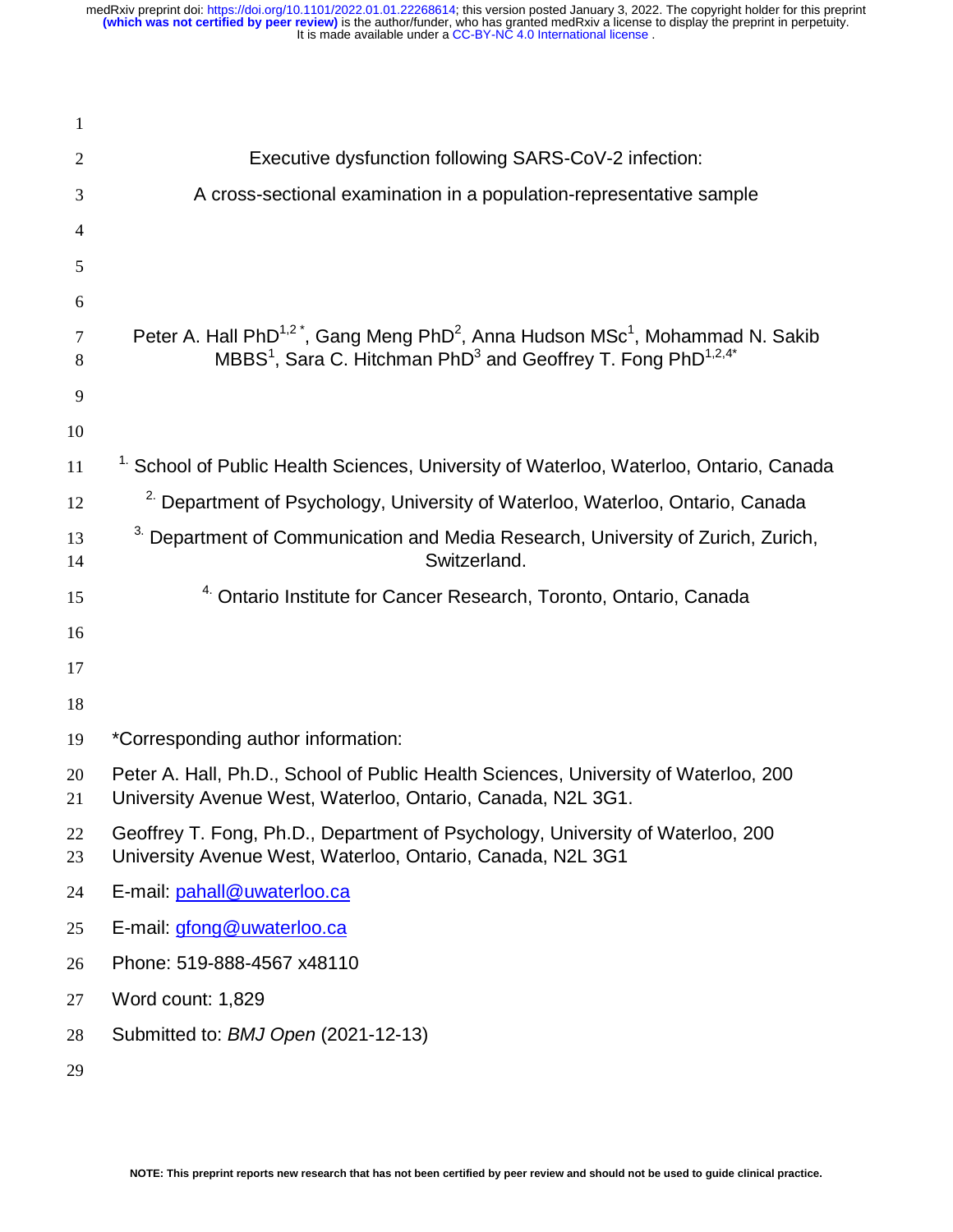## **Abstract**

**Objective:** To determine whether SRS-CoV-2 infection and COVID-19 symptom

- severity are associated with executive dysfunction among members of the general population, including those not hospitalized or exposed to intubation.
- **Design:** Cross-sectional observation study with data from an ongoing national cohort study of young and middle-aged adults. The Canadian COVID-19 Experiences Project (CCEP) survey involves 1,958 adults with equal representation of vaccinated and vaccine hesitant adults between the ages of 18 and 54 years. **Setting:** Population-based survey of community dwelling adults, representative of the broader Canadian population. **Participants:** Men and women between 18 and 54 years of age from English and French speaking provinces. The sample comprised 1,958 adults with a mean age of 37 years (*SD*=10.4); 60.8% were female. **Exposures:** SARS-CoV-2 infection with COVID-19 symptoms of any severity, ranging from negligeable to life-threatening infection requiring hospitalization. **Primary Outcome:** Symptoms of cognitive dysfunction assessed via an abbreviated form of the Barkley Deficits in Executive Functioning Scale (BDEFS). **Results:** Those who reported a prior SARS-CoV-2 infection regardless of COVID-19 symptom severity (*Madj*=1.89, *SE*=0.08, *CI*: 1.74, 2.04; n=175) reported a significantly higher number of symptoms of executive dysfunction than their non-infected 56 counterparts (*M<sub>adj</sub>*=1.63, *SE*=0.08, *CI*: 1.47,1.80; *n*=1,599; β=0.26, *p*=.001). Among<br>57 those infected, there was a dose-response relationship between COVID-19 symptor those infected, there was a dose-response relationship between COVID-19 symptom 58 severity and level of executive dysfunction, with moderate (β=0.23, *CI*: 0.003-0.46) and<br>59 very/extremely severe (β= 0.69, *CI*: 0.22-1.16) COVID-19 symptoms being associated 59 very/extremely severe (β= 0.69, *CI*: 0.22-1.16) COVID-19 symptoms being associated<br>60 with significantly greater dysfunction, compared to asymptomatic. These effects with significantly greater dysfunction, compared to asymptomatic. These effects remained reliable and of similar magnitude after removing those who had been received intubation and when controlling for vaccination status. **Conclusions:** Positive SARS-CoV-2 infection history and COVID-19 symptom severity

are associated with executive dysfunction among young and middle-aged adults with no history of medically induced coma.

- 
- Key words: SARS-CoV-2, COVID-19, brain, cognition, executive function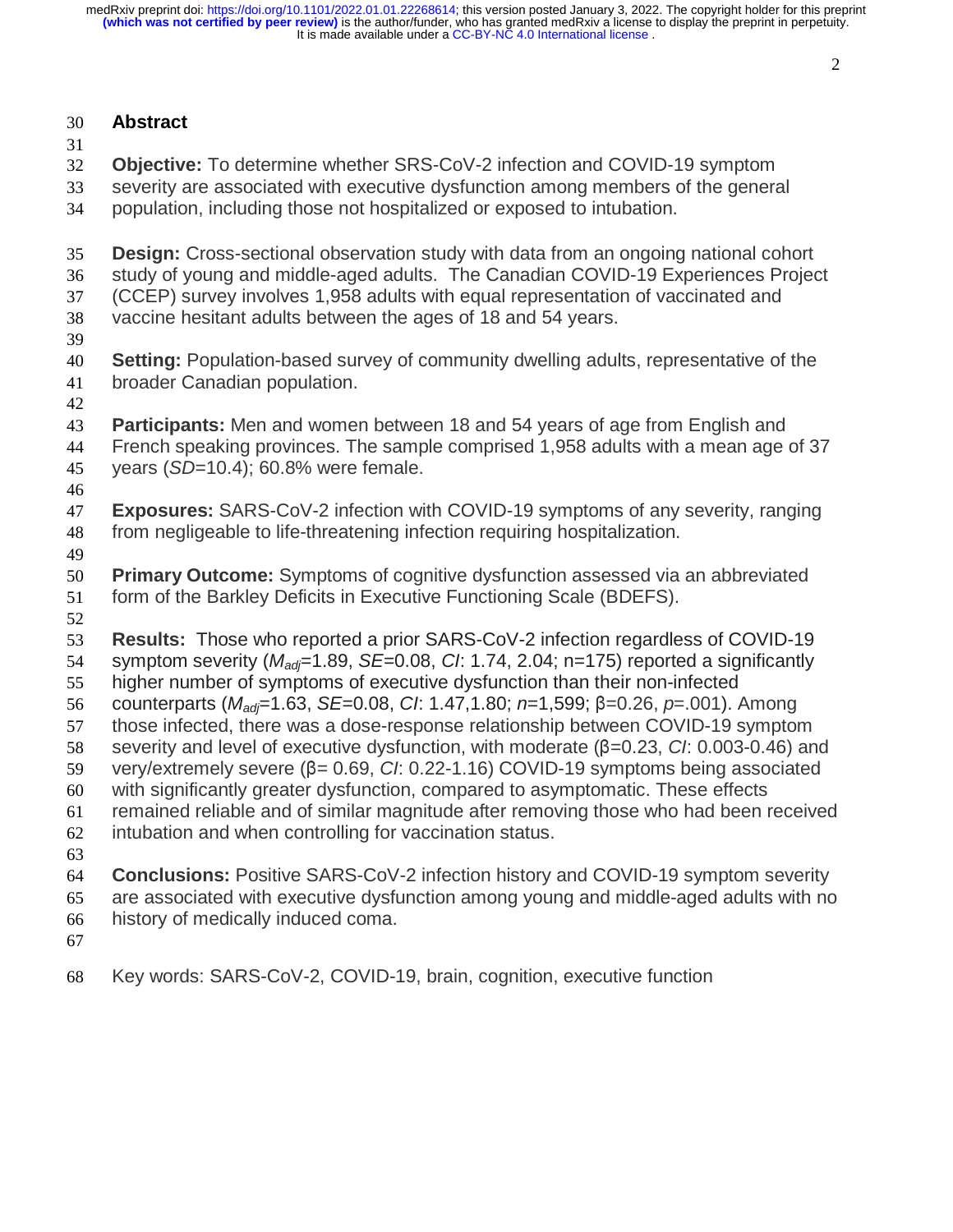### 

# **Strengths and limitations of this study**

- Strengths include a population-representative sample and use of a well-validated measure of executive dysfunction
- <sup>72</sup> Sensitivity analyses to determine reliability of findings for those not intubated and of a variety of disease severities
- Causal inference limited by cross-sectional design
-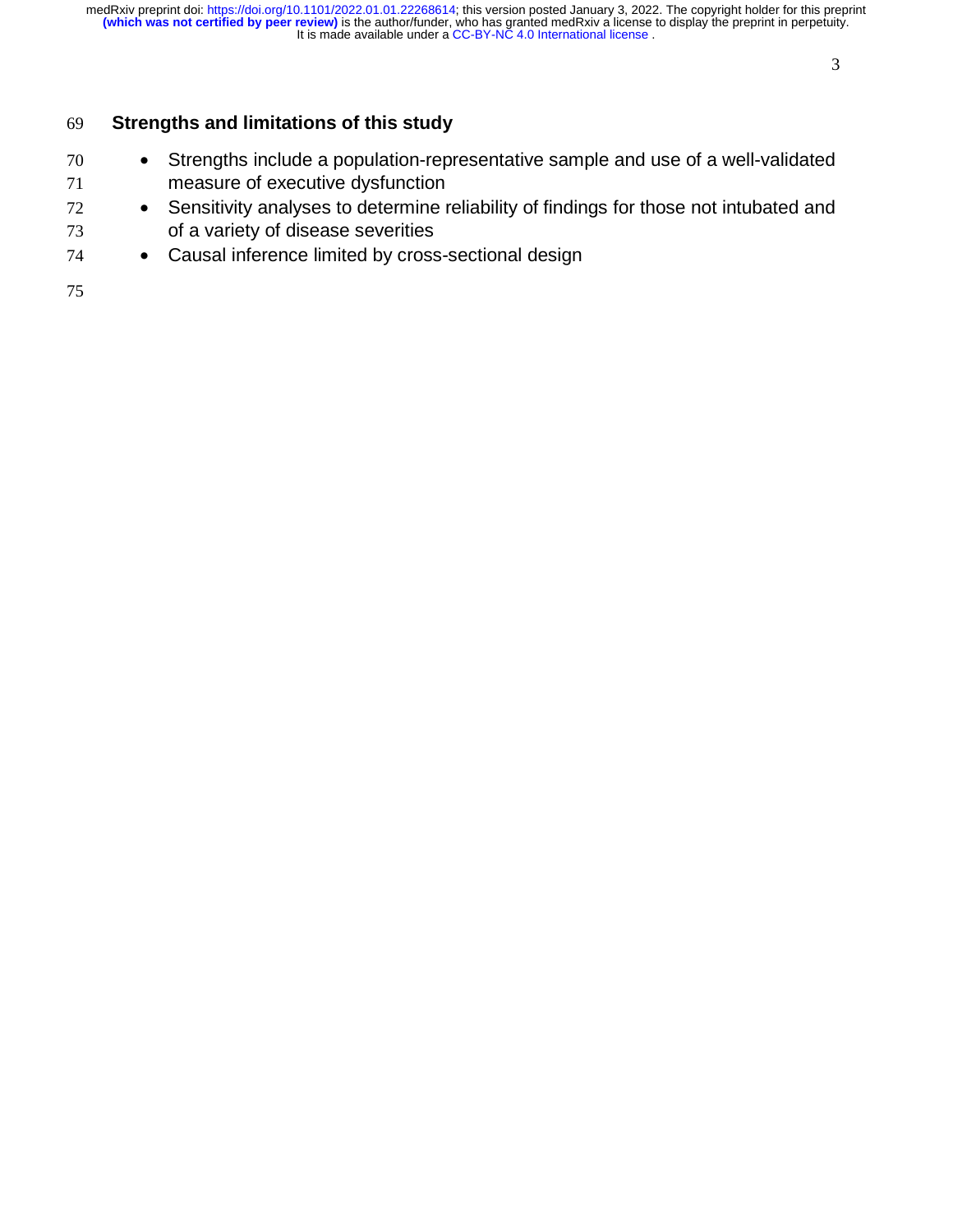#### 

## **Introduction**

Cognitive dysfunction is one of the potential adverse consequences of SARS-CoV-2 infection. It is understood that SARS-CoV-2 could impact the brain through a number of non-exclusive, indirect mechanisms including hypoxia, thrombosis, coagulopathy, 80 cytokine storm, and megakaryocyte invasion.<sup>1–6</sup> Studies of hospitalized patients have revealed cognitive deficits in the areas of memory, spatial navigation, attention, short-82 term memory, and executive function.<sup>5–7</sup> Further, the cognitive impairments following SARS-Cov-2 infection may persist after the acute phase of infection,<sup>5</sup> a phenomenon 84 known as "long covid".  $8,9$ 

Several studies have reported reliable evidence of cognitive dysfunction among 86 those previously infected with SARS-CoV-2.<sup>7,10–13</sup> However, some of these studies are limited by non-representative samples and lack of comparison to non-infected controls in the general population. Examination of a population-based sample including asymptomatic and minimally symptomatic individuals, coupled with a control sample of non-infected individuals from the same population facilitates quantification of the reliability and magnitude of SARS-CoV-2 infection impacts on cognition, if they do indeed exist. Beyond the above, relatively little is known about the extent to which cognitive deficits are predicted by age or sex, as demographic moderators.

The current study reports findings from a population survey of 1,958 adults in the general population, who reported cognitive status, SARS-CoV-2 infection history, and COVID-19 symptom severity. It was hypothesized based on prior research<sup>7,10–13</sup> that (1) SARS-CoV-2 infection history would be associated with greater symptoms of executive dysfunction, and (2) severity of COVID-19 symptoms would be positively correlated with severity of cognitive dysfunction, in a dose response manner. Based on the increased sensitivity of higher cognitive functions to environmental and systemic insults, it was expected that older adults would be more susceptible to infection-related executive dysfunction than younger adults.

### **1. Methods**

### **Participants**

Participants were recruited as part of the Canadian COVID-19 Experiences Project  $(CCEP)^{14}$ , a multi-study project which includes a national cohort survey of 1,958 adults aged 18 to 54. One research objective was to examine differences between fully vaccinated and vaccine-hesitant individuals on a broad set of demographic, psychosocial, and experiential variables. Thus, the cohort was recruited to have an equal proportion of fully vaccinated and vaccine-hesitant Canadians: 50.2% received two vaccine shots, 43.3% had received no shots, and 5.5% received one vaccine shot,

113 but were not intending to receive a second shot). The mean age was 37 (SD=10.4) and

60.8% were female.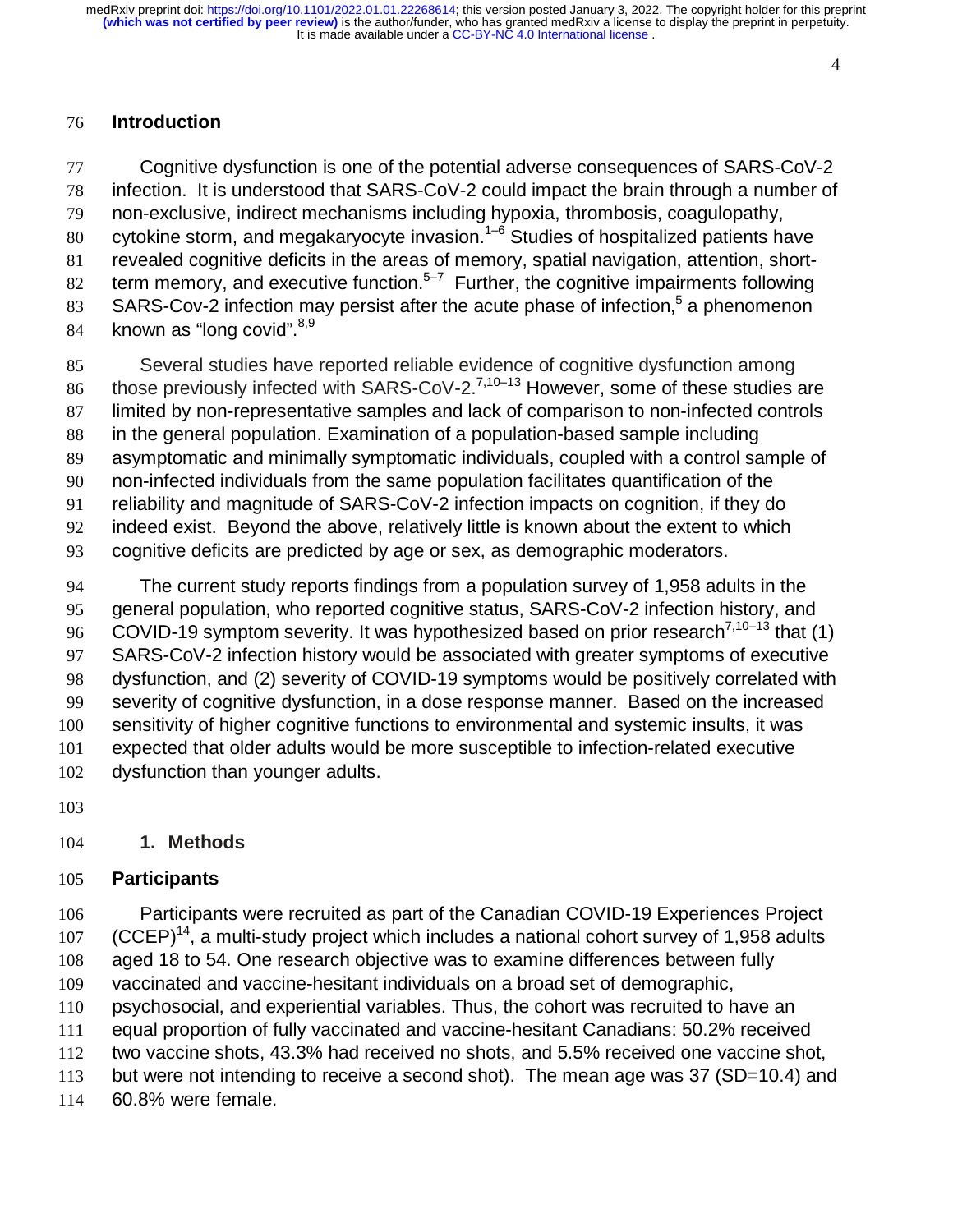### 

### **Procedure**

The survey was conducted from 28 September to 21 October 2021, when the predominant SARS-CoV-2 variant in Canada was Delta (4 weeks prior to the 118 appearance of Omicron).<sup>15</sup> Participants were contacted by email with an invitation to participate in the survey. A link to the survey was provided for eligible participants, and all measures were completed online following provision of informed consent. A quota target of equal number of vaccinated and vaccine hesitant was applied to obtain a balanced sample with respect to both vaccinated and vaccine-hesitant populations. Within each quota target, the sample was recruited from ten Canadian provinces through an online survey panel (Leger Opinion, the largest nationally representative probability-based panel in Canada). The survey firm and University of Waterloo monitored survey response in the sample of each quota to achieve the final representative sample. This study was reviewed and received ethics clearance from the institutional research ethics board of the University of Waterloo.

### **Measures**

*Executive dysfunction.* Symptoms of executive dysfunction were assessed using four

- "self-restraint" subscale items from the Deficits in Executive Functioning Scale, short
- 132 form (BDEFS-SF)<sup>16</sup>. Respondents were asked how often they have experienced each
- the four problems during the past 6 months, including "I am unable to inhibit my
- reactions or responses to events or to other people", "I make impulsive comments to
- others", "I am likely to do things without considering the consequences for doing them",
- and "I act without thinking". Responses were indicated on a numerical scale where 1=
- never or rarely, 2=sometimes, 3=often, and 4=very often. Cronbach's alpha for the 4 items was 0.89, indicating acceptable reliability. The four executive dysfunction items
- were averaged for this analysis to create a composite executive dysfunction measure.
- *SARS-CoV-2 infection status:* Infection status was assessed using the question "What
- best describes YOUR experience with [SARS-CoV-2] infection?" where 1= I have NOT
- been infected, 2 =I have been infected, and 3= not stated.
- *Symptom severity:* COVID-19 symptom severity was assessed among those who have
- been infected by SARS-CoV-2 using two questions. (1) "How do you know that you
- 145 HAVE BEEN infected with [SARS-CoV-2]?" responses were given the answers of 1=
- 146 had symptoms but did not get tested,  $2=$  had symptoms and tested positive, and  $3=$
- 147 had no symptoms but tested positive. (2) "How severe was your [SARS-CoV-2] illness?"
- The five-point response scale was 1=not at all severe, 2=slightly severe, 3=moderately
- severe, 4=very severe, 5=extremely severe. Those reporting "had no symptoms but
- tested positive" were incorporated into the second question as 1=not at all severe.

## **Statistical analysis**

- Samples were post stratified by sampling regions: Alberta, British Columbia, Manitoba +
- Saskatchewan, Ontario, Quebec English, and Quebec French, and the Atlantic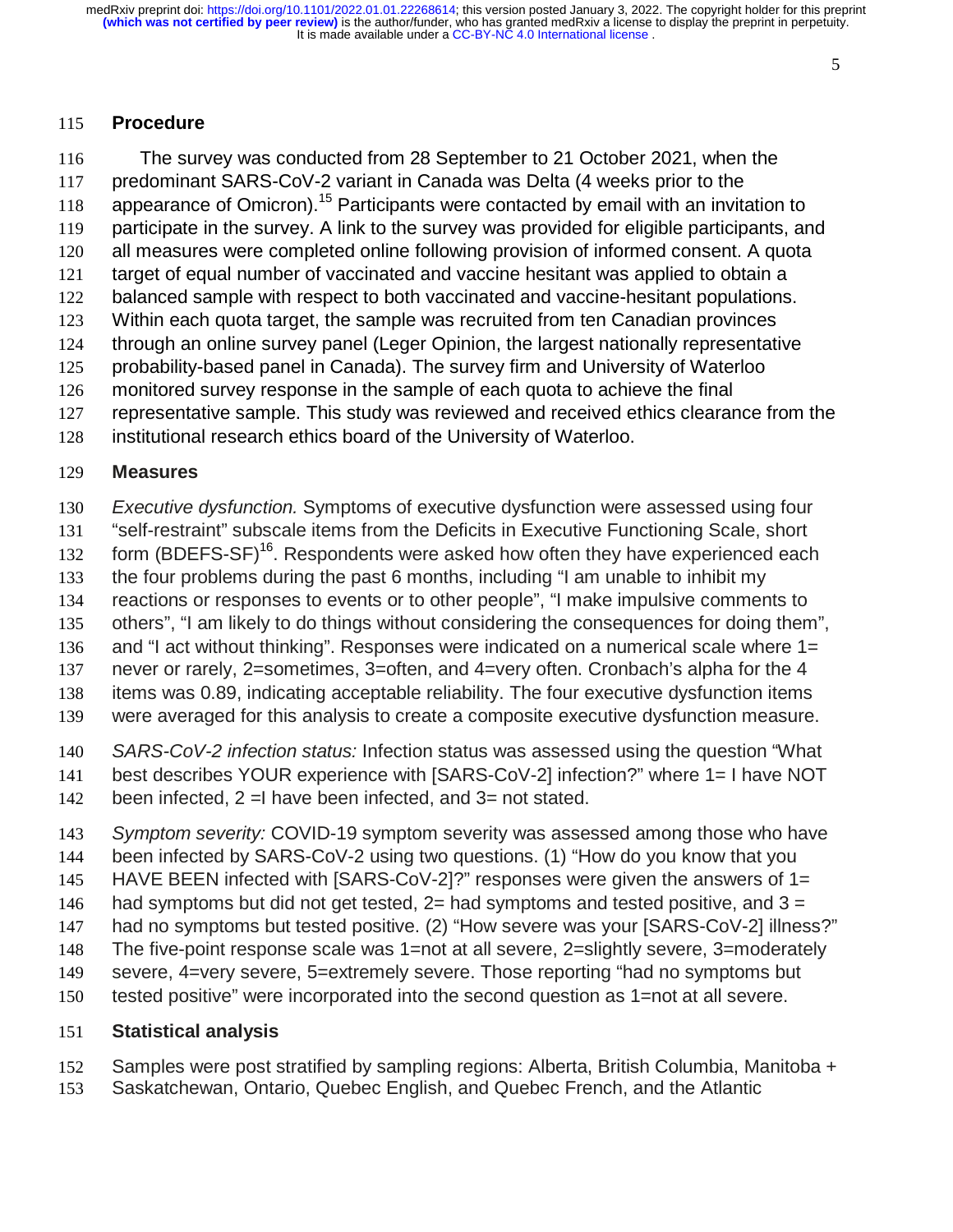provinces (Nova Scotia, New Brunswick, Prince Edward Island, Newfoundland and Labrador). Sampling weights were computed using a ranking procedure and calibrated to target marginal joint population distributions of sampling regions x SARS-CoV-2 infection status, and gender x age groups x SARS-CoV-2 infection status based on the 2016 Canadian census data and the disposition code data in the survey, thus allowing generalization to the Canadian population. Survey linear regression models incorporating survey strata and weights were applied to estimate composite executive dysfunction scores and their associations with SARS-CoV-2 infection status and COVID-19 symptom severity. Regression models controlled for respondents' gender and age groups (18-24, 25-39 and 40-54). All models were conducted in SAS with SUDAAN V11. All confidence intervals (CI) and statistical significance were assessed at the 95% confidence level.

- 
- 

## **2. Results**

Baseline characteristics of the sample are presented in Table 1. The majority of the participants were female (60%) and from the 25-39 (40%) and 40-54 (43%) age groups (Table 1). 84% of participants reported that they had not been infected; those who reported having been infected reported symptoms to be "not at all severe" (3%), "slightly severe" (2.4%), "moderately severe" (2.7%), with relatively few experiencing "very/extremely severe" (1%; Table 1).

Those who reported a prior SARS-CoV-2 infection regardless of COVID-19 symptom severity (*Madj*=1.89, *SE*=0.08, *CI*: 1.74, 2.04; n=175) reported a significantly higher number of symptoms of cognitive dysfunction than their non-infected counterparts 178 (*M<sub>adj</sub>*=1.63, *SE*=0.08, *CI*: 1.47,1.80; *n*=1,599; β=0.26, *p*=.001). Men were likely to<br>179 experience more cognitive dysfunction than women (β= 0.15, *p*<.001); younger ad 179 experience more cognitive dysfunction than women (β= 0.15,  $p$ <.001); younger adults 180 (25-39 years) were more likely to experience cognitive dysfunction than middle aged (25-39 years) were more likely to experience cognitive dysfunction than middle aged 181 adults (40-54 years;  $β = 0.30, p < .001$ ).

182 Participants who reported "moderately severe" ( $M_{\text{adj}}$  = 1.85, 95% *CI* 1.63 – 2.08) and 183 "very" or "extremely severe" ( $M_{\text{adi}}$  = 2.32, 95% *CI* 1.85 – 2.78) COVID-19 symptoms were significantly more likely to have higher levels of cognitive dysfunction compared to 185 non-infected individuals  $(M_{\text{adi}} = 1.62, 95\% \text{ C} / 1.58 - 1.66)$  (Table 2).

A dose-response relationship between COVID-19 symptom severity and cognitive 187 dysfunction was evident, with moderate (β=0.23, *CI*: 0.003-0.46) and very/extremely<br>188 severe (β=0.69, *CI*: 0.22-1.16) COVID-19 symptoms being associated with significar 188 severe (β= 0.69, *CI*: 0.22-1.16) COVID-19 symptoms being associated with significantly<br>189 greater degrees of cognitive dysfunction, compared to those not infected and those with greater degrees of cognitive dysfunction, compared to those not infected and those with asymptomatic infections (Figure 1). Identical findings emerged following removal of those who had reported receiving intubation. Likewise, when controlling for vaccination status, the same trend was evident such that those in the very/extremely severe symptom categories reported significantly greater symptoms of executive dysfunction 194 than the non-infected reference group (β=0.67, 95% *CI* 0.20 - 1.15, *p*=.005).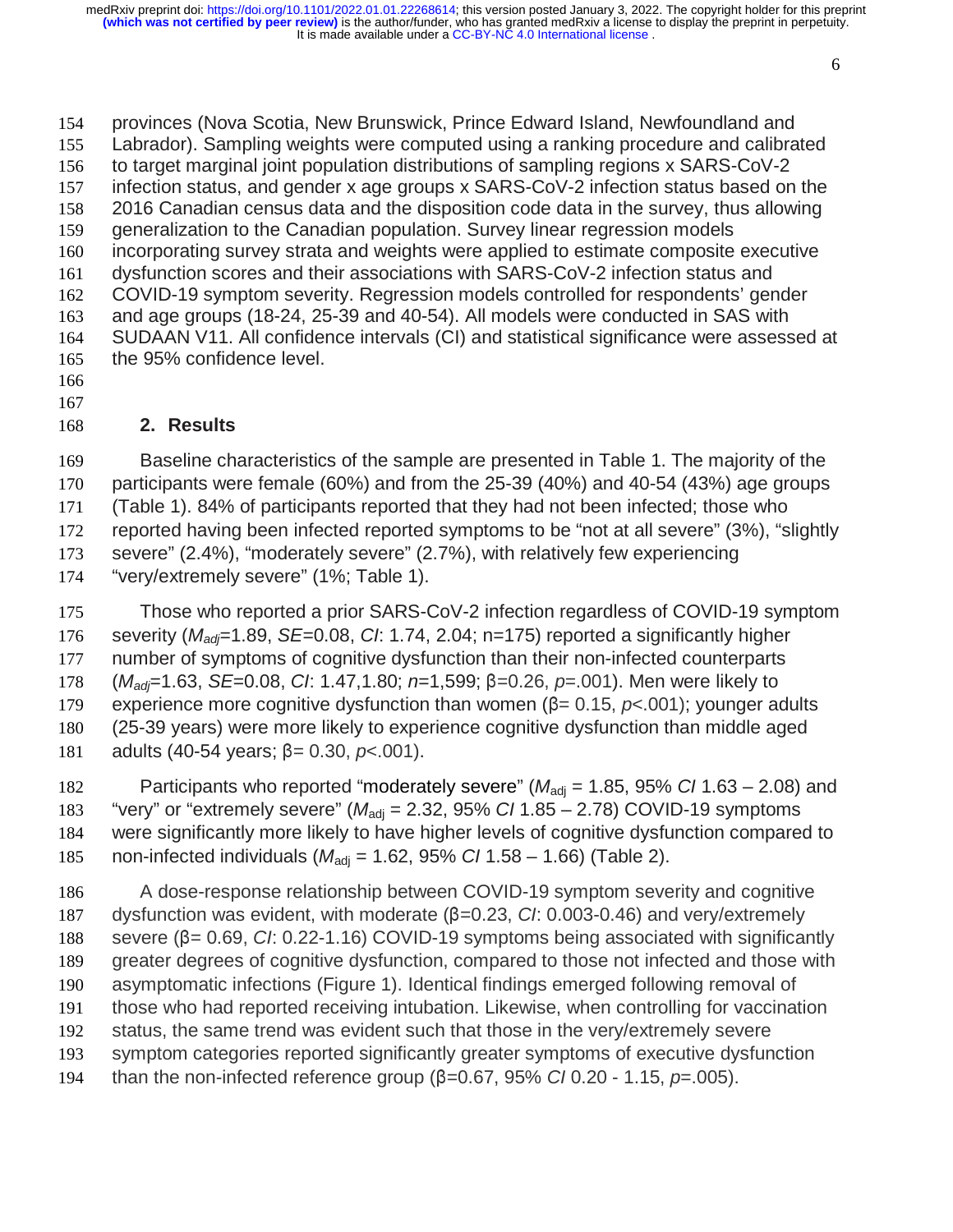#### 

### **3. Discussion**

In this population-representative cohort of community-dwelling adults, those with a positive history of SARS-CoV-2 infection reported more symptoms of cognitive dysfunction than those with no such history. This effect was stronger for men than for women, and for younger versus older adults. A dose-response relationship between COVID-19 symptom severity and magnitude of cognitive dysfunction was evident such 201 that increasing infection severity was associated with greater symptoms of cognitive dysfunction. Importantly, reliable effects of positive SARS-CoV-2 infection history and COVID-19 symptom severity on cognitive dysfunction were evident even in this sample of individuals not typically subject to age-related cognitive decline (ages 18 to 54) and not exposed to medically induced coma via hospital-based treatment for severe COVID-19. Our findings were similar to a prior report of executive dysfunction as correlated 207 with COVID-19 symptom severity in a large population sample.<sup>13</sup>

There are several hypothesized mechanisms by which SARS-CoV-2 infection may produce cognitive dysfunction, including encephalitis, coagulopathy, cytokine storm, 210 hypoxia, and megakaryocyte invasion. $4\overline{6}$  The current investigation cannot distinguish among these neurophysiological mechanisms, or others that may yet be identified. The current findings do not preclude the possibility that symptoms of cognitive dysfunction are influenced by reporting biases among those who are continuing to experience emotional distress following the measurement period. Given that the effects of negative 215 mood on symptom reporting is causally established,<sup>17</sup> and given that mood impacts of 216 the COVID-19 pandemic are well-documented,  $18-22$  this possibility cannot be definitively excluded. However, at least one prior population-based study has found similar dose-response effects using performance-based measures of cognitive function (i.e., 219 cognitive tasks rather than reported symptoms).<sup>7</sup>

220 It is not clear why there appeared to be a stronger link between SARS-CoV-2 221 infection and cognitive dysfunction in younger- as compared with middled aged adults. It 222 is possible that such deficits were more obvious to younger adults, given that a higher proportion would be in educational programs wherein lapses in attention and concentration may have been more salient to them. In either case, it is not clear how consequential symptoms of cognitive dysfunction would be expected to be, even if reliable across studies. It is not uncommon for other types of viral infections to cause symptoms of cognitive dysfunction, including the seasonal flu, herpes, MERS, Zika and 228 Varicella (chickenpox).  $23-27$  Documenting the stability and functional impact of any SARS-CoV-2 infection impairments in cognition will be important.

Finally, given that the predominant SARS-CoV-2 variant during the time of the survey was Delta, the findings are applicable only to the Delta and earlier variants. 232 Moreover, the retrospective nature of the study does not allow us to determine with confidence which infections were attributable to Delta versus earlier variants. We also cannot conclude that the same associations would be observed with the Omicron variant, in particular because of the lower COVID-19 symptom severity apparent with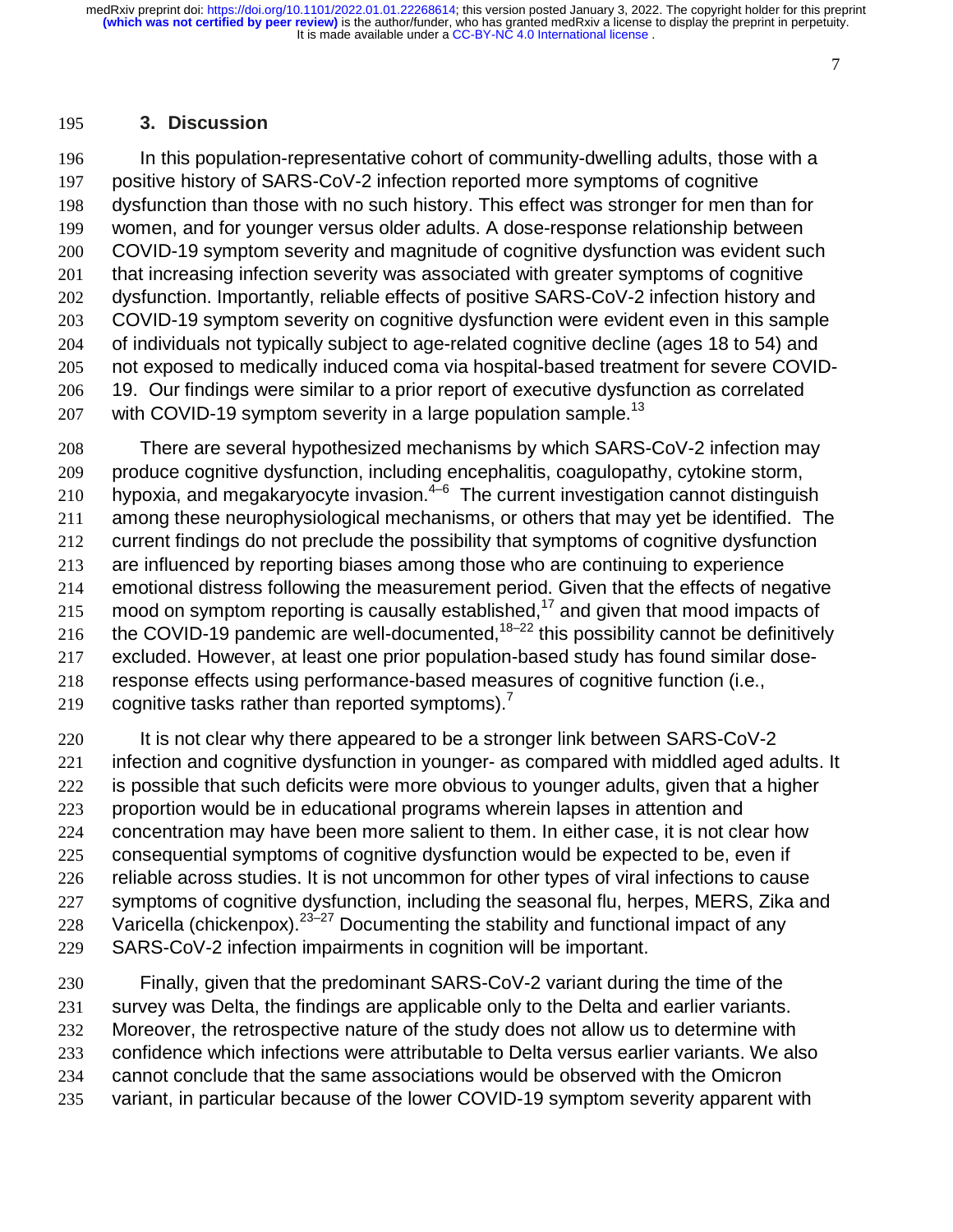236 Omicron in comparison with earlier variants, at least based on early data. $28-30$  In the current (pre-Omicron) sample, we found that only moderate and higher COVID-19 symptom severities were associated with significantly elevated symptoms of executive dysfunction. Further analyses of follow-up waves of the CCEP data will enable examination of the relative impact of the Omicron variant on symptoms of executive

dysfunction.

### *Strengths and Limitations*

There are several strengths of the current study. One strength is the use of a large population-representative sample, consisting of infected individuals of a wide range of disease symptom severities—ranging from asymptomatic to hospitalized—as well as non-infected controls. Another strength is the use of a validated measure of subjective 247 symptomology assessing everyday function rather than more sensitive but less ecologically valid performance-based measures. However, by virtue of the survey format, it was not possible to validate the infection status of individuals by testing. This may lead to under- or over-estimation of effect size and statistical significance of tests, vis-a-vis misreporting of infection status. This is a limitation of all survey studies of COVID-19 and cognitive dysfunction however. Finally, the cross-sectional design limits our ability to draw causal inference.

Future studies should examine the longevity of cognitive dysfunction symptoms over time, as well as the extent to which the dose-response and age gradients observed here are replicable across samples. Finally, additional studies examining neurological impacts at the level of the brain itself will be required, using functional brain imaging paradigms.

### *Conclusions*

In summary, the current study used a population-representative sample consisting of a balanced proportion of infected and uninfected individuals to estimate the association between SARS-CoV-2 infection and symptoms of cognitive dysfunction. Findings indicated that individuals previously infected with SARS-CoV-2 reported significantly greater symptoms of cognitive dysfunction than non-infected individuals. Further, among those reporting an infection, a dose-response relationship between COVID-19 symptom severity and cognitive dysfunction was evident, such that those with moderate 267 to severe symptoms were more likely to experience symptoms of cognitive dysfunction.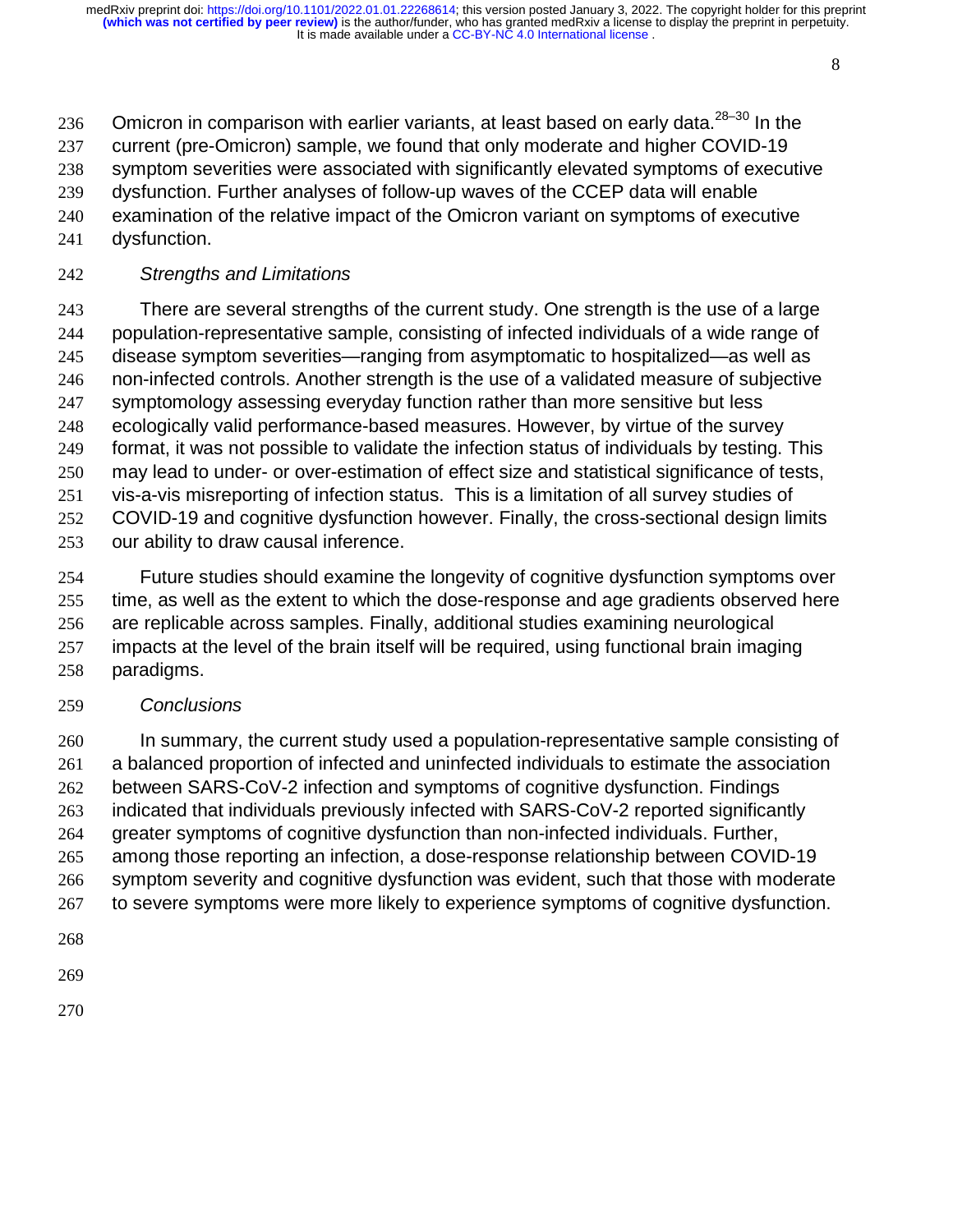#### 

### **Research ethics statement**

- This study protocol was reviewed by and received approval from the University of
- Waterloo Office of Research Ethics.
- 

### **Funding statement**

- This investigation was completed using funding supplied by the Canadian Institutes of
- Health Research to P. Hall (PI), G. Fong (co-PI) and S. Hitchman (co-I).
- 

### **Data Availability Statement**

Data will be available upon reasonable request to either of the corresponding authors.

### **Conflicts of Interests**

The authors declare no conflicts of interest.

### **Acknowledgements**

We thank Anne C.K. Quah and Thomas Agar for their assistance with survey design and management

## **Figure 1 Legend**

- Effects of SARS-CoV-2 infection status and COVID-19 symptom severity on BDEFS
- scores; BDEFS=Barkley Deficits in Executive Functioning Scale.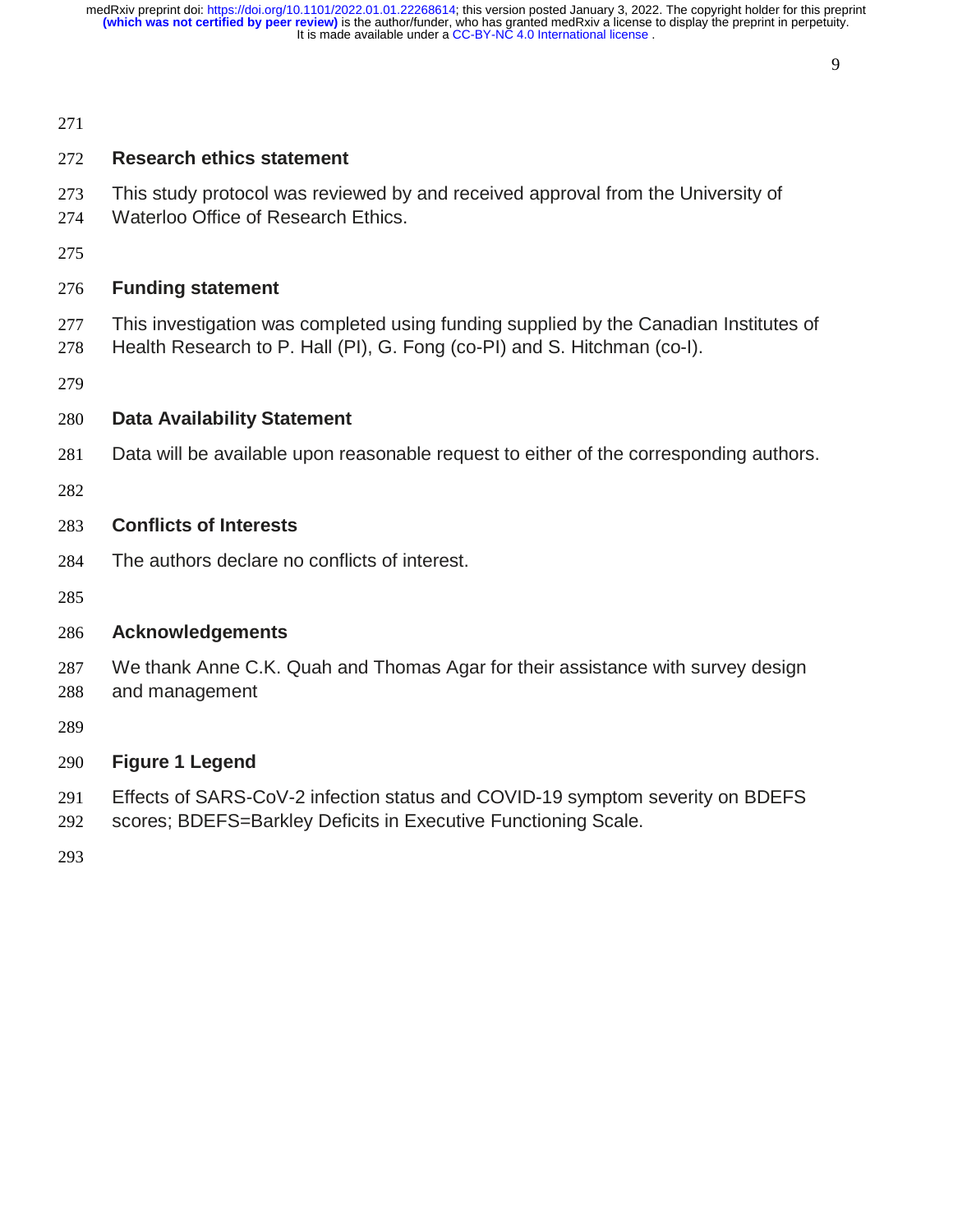#### 294 Table 1: Sample characteristics.

| <b>Variables</b>            | n    | $\%$  | <b>Executive</b><br>function<br>(unadjusted)<br><b>Mean, 95% CI</b> | <b>Executive</b><br>function<br>(adjusted)<br><b>Mean, 95% CI</b> |
|-----------------------------|------|-------|---------------------------------------------------------------------|-------------------------------------------------------------------|
| Gender                      |      |       |                                                                     |                                                                   |
| Male                        | 747  | 39.27 |                                                                     |                                                                   |
| Female                      | 1155 | 60.73 |                                                                     |                                                                   |
| Age Group                   |      |       |                                                                     |                                                                   |
| 18-24                       | 313  | 16.46 |                                                                     |                                                                   |
| 25-39                       | 769  | 40.43 |                                                                     |                                                                   |
| 40-54                       | 820  | 43.11 |                                                                     |                                                                   |
| <b>Infection Status</b>     |      |       |                                                                     |                                                                   |
| Not infected                | 1599 | 84.07 | $1.62$ (1.58, 1.66)                                                 | $1.62$ (1.58, 1.66)                                               |
| Infected: Not at all severe | 57   | 3.00  | 1.72(1.52, 1.93)                                                    | 1.73 (1.54, 1.91)                                                 |
| Infected: Slightly severe   | 46   | 2.42  | 1.78(1.44, 2.11)                                                    | 1.75 (1.45, 2.05)                                                 |
| Infected: Moderately        |      |       | 1.83(1.60, 2.06)                                                    | 1.85 (1.63, 2.08)                                                 |
| severe                      | 51   | 2.68  |                                                                     |                                                                   |
| Infected: Very/extremely    |      |       |                                                                     | 2.29 (1.82, 2.76) 2.32 (1.85, 2.78)                               |
| severe                      | 21   | 1.10  |                                                                     |                                                                   |
| Not stated                  | 128  | 6.73  |                                                                     | $1.64$ (1.46, 1.81) 1.63 (1.47, 1.80)                             |

Note: Executive dysfunction mean is the average of the four BDEFS items. Participants who had no COVID-19 symptoms, but tested positive for SARS-CoV-2, were classified as "not at all severe". The adjusted parameters are adjusted by sex and group. Table 1 298 includes the sample used in the current analysis  $(N = 1,902)$ .

299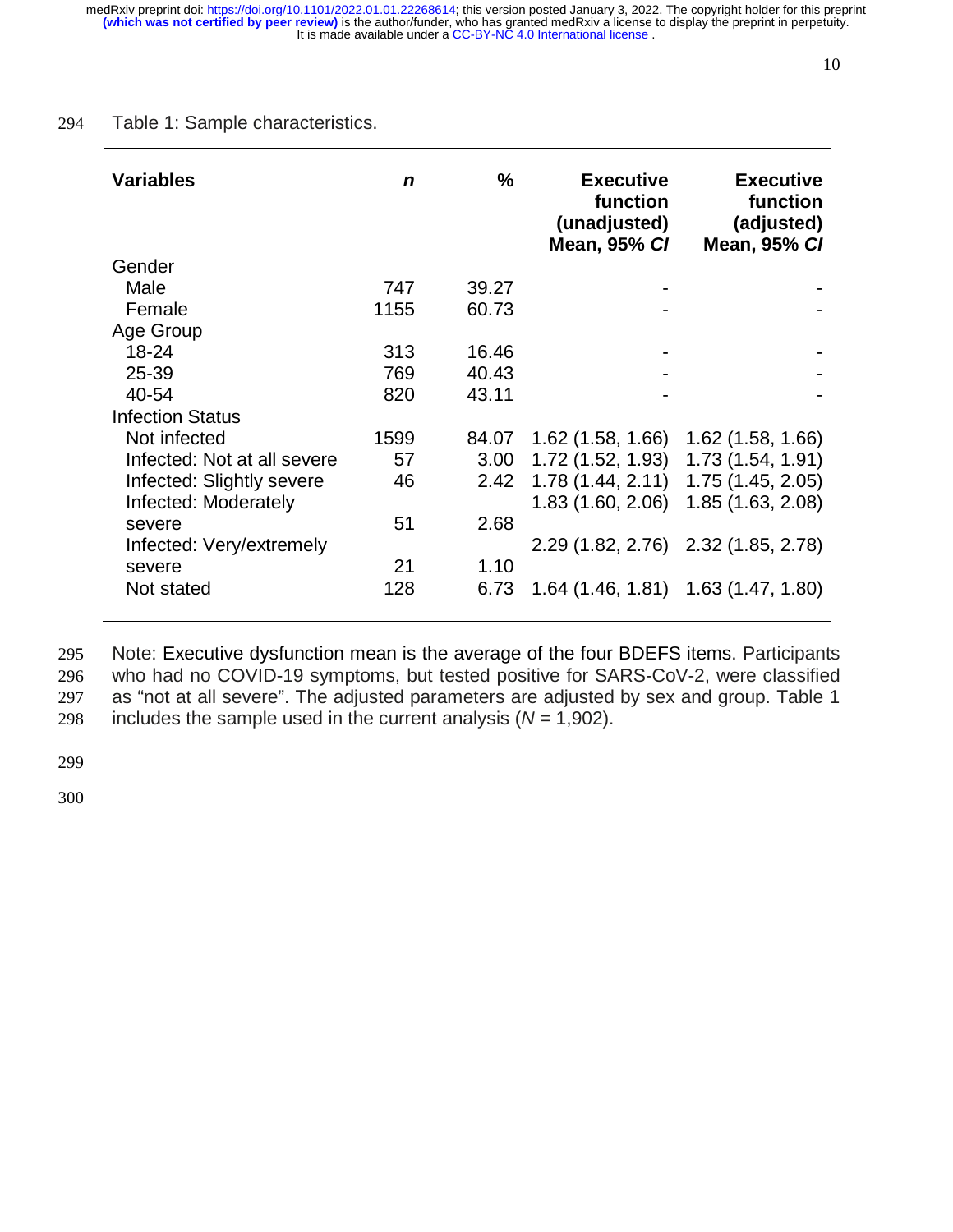301 Table 2: Regression analysis predicting BDEFS scores from demographics, SARS-302 CoV-2 infection status and symptom severity.

| Variables                        | <b>Beta (95% CI)</b>        | р       |
|----------------------------------|-----------------------------|---------|
| Gender                           |                             |         |
| Male                             | 0.15(0.07, 0.22)            | < 0.001 |
| Female                           | Ref                         | Ref     |
| Age Group                        |                             |         |
| $18 - 24$                        | 0.30(0.19, 0.41)            | < 0.001 |
| 25-39                            | $0.06$ ( $-0.02$ , $0.14$ ) | 0.138   |
| 40-54                            | Ref                         | Ref     |
| <b>COVID-19 Infection Status</b> |                             |         |
| Not infected                     | Ref                         | Ref     |
| Infected: Not at all severe      | $0.10$ ( $-0.09$ , $0.29$ ) | 0.284   |
| Infected: Slightly severe        | $0.13$ ( $-0.17$ , $0.42$ ) | 0.406   |
| Infected: Moderately severe      | 0.23(0.00, 0.46)            | 0.047   |
| Infected: Very/Extremely severe  | 0.69(0.22, 1.16)            | 0.004   |
| Not stated                       | $0.01$ ( $-0.16$ , $0.18$ ) | 0.903   |

304

303

305

306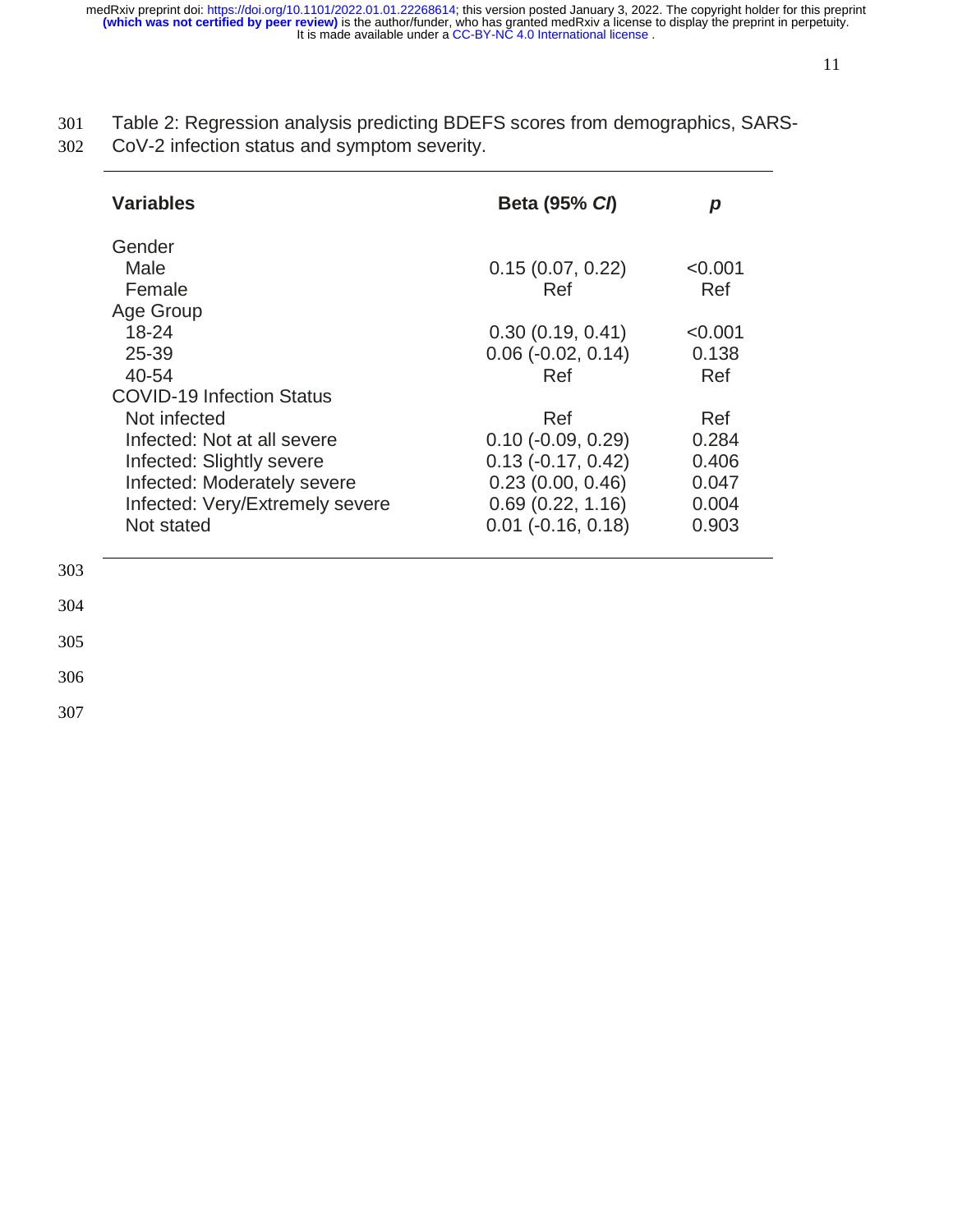# **Author Contributions**

- PH, GF and SH conceived the study, planned and oversaw the statistical analyses, and
- wrote the final draft. GM planned and completed all statistical analyses and contributed
- to the writing of the final draft. MNS and AH contributed to the writing of the final draft.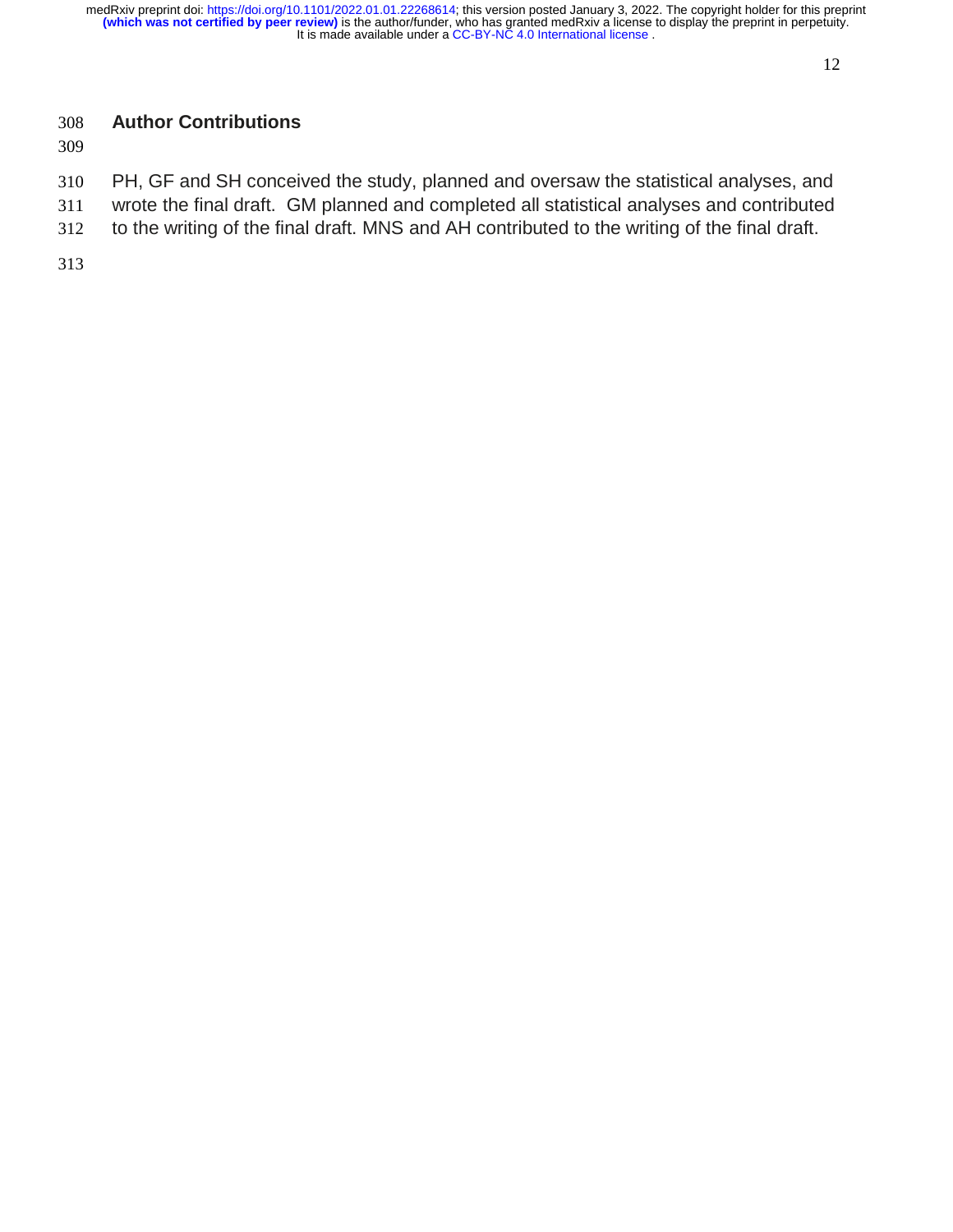| References<br>314 |
|-------------------|
|-------------------|

- 315
- 316 1. Boldrini M, Canoll PD, Klein RS. How COVID-19 Affects the Brain. *JAMA Psychiatry*. 317 2021;78(6):682. doi:10.1001/jamapsychiatry.2021.0500
- 318 2. Mao L, Jin H, Wang M, et al. Neurologic Manifestations of Hospitalized Patients With Coronavirus 319 Disease 2019 in Wuhan, China. *JAMA Neurol*. 2020;77(6):683-690. 320 doi:10.1001/jamaneurol.2020.1127
- 321 3. McFadyen JD, Stevens H, Peter K. The Emerging Threat of (Micro)Thrombosis in COVID-19 and 322 Its Therapeutic Implications. *Circ Res*. 2020;127(4):571-587. 323 doi:10.1161/CIRCRESAHA.120.317447
- 324 4. Nauen DW, Hooper JE, Stewart CM, Solomon IH. Assessing Brain Capillaries in Coronavirus 325 Disease 2019. *JAMA Neurol*. 2021;78(6):760-762. doi:10.1001/jamaneurol.2021.0225
- 326 5. Ritchie K, Chan D. The emergence of cognitive COVID. *World Psychiatry*. 2021;20(1):52-53. 327 doi:10.1002/wps.20837
- 328 6. Solomon T. Neurological infection with SARS-CoV-2 the story so far. *Nat Rev Neurol*. 329 2021;17(2):65-66. doi:10.1038/s41582-020-00453-w
- 330 7. Jaywant A, Vanderlind WM, Alexopoulos GS, Fridman CB, Perlis RH, Gunning FM. Frequency 331 and profile of objective cognitive deficits in hospitalized patients recovering from COVID-19. 332 *Neuropsychopharmacology*. 2021;46(13):2235-2240. doi:10.1038/s41386-021-00978-8
- 333 8. Ladds E, Rushforth A, Wieringa S, et al. Persistent symptoms after Covid-19: qualitative study of 334 114 "long Covid" patients and draft quality principles for services. *BMC Health Serv Res*. 335 2020;20(1):1144. doi:10.1186/s12913-020-06001-y
- 336 9. Rubin R. As Their Numbers Grow, COVID-19 "Long Haulers" Stump Experts. *JAMA*. 337 2020;324(14):1381-1383. doi:10.1001/jama.2020.17709
- 338 10. Becker JH, Lin JJ, Doernberg M, et al. Assessment of Cognitive Function in Patients After COVID-339 19 Infection. *JAMA Netw Open*. 2021;4(10):e2130645. doi:10.1001/jamanetworkopen.2021.30645
- 340 11. Liu YH, Wang YR, Wang QH, et al. Post-infection cognitive impairments in a cohort of elderly 341 patients with COVID-19. *Mol Neurodegener*. 2021;16(1):48. doi:10.1186/s13024-021-00469-w
- 342 12. Almeria M, Cejudo JC, Sotoca J, Deus J, Krupinski J. Cognitive profile following COVID-19 343 infection: Clinical predictors leading to neuropsychological impairment. *Brain Behav Immun -*  344 *Health*. 2020;9:100163. doi:10.1016/j.bbih.2020.100163
- 345 13. Hampshire A, Trender W, Chamberlain SR, et al. *Cognitive Deficits in People Who Have*  346 *Recovered from COVID-19 Relative to Controls: An N=84,285 Online Study*.; 347 2020:2020.10.20.20215863. doi:10.1101/2020.10.20.20215863
- 348 14. Hall P, Fong G, Hitchman S. The Canadian COVID-19 Experiences Survey: Study Protocol. 349 Published online 2021.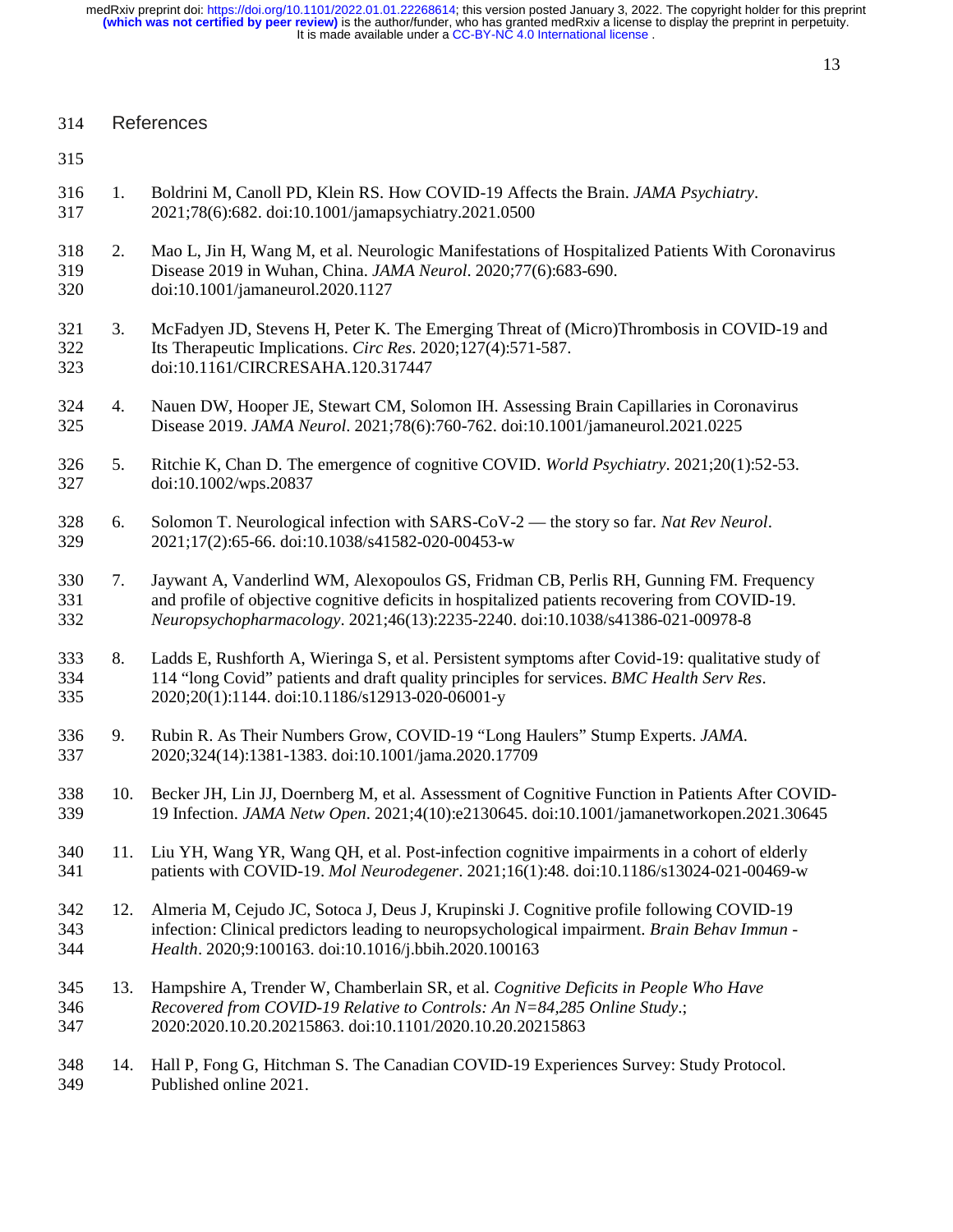| 350<br>351<br>352 | 15. | Canada PHA of. COVID-19 daily epidemiology update. aem. Published April 19, 2020. Accessed<br>January 2, 2022. https://health-infobase.canada.ca/covid-19/epidemiological-summary-covid-19-<br>cases.html?stat=rate&measure=total_last14↦=pt                                        |
|-------------------|-----|-------------------------------------------------------------------------------------------------------------------------------------------------------------------------------------------------------------------------------------------------------------------------------------|
| 353               | 16. | Barkley RA. Barkley Deficits in Executive Functioning Scale (BDEFS). Guilford Press; 2011.                                                                                                                                                                                          |
| 354<br>355<br>356 | 17. | Howren MB, Suls J. The symptom perception hypothesis revised: Depression and anxiety play<br>different roles in concurrent and retrospective physical symptom reporting. J Pers Soc Psychol.<br>20110110;100(1):182. doi:10.1037/a0021715                                           |
| 357<br>358<br>359 | 18. | Czeisler MÉ, Lane RI, Petrosky E, et al. Mental Health, Substance Use, and Suicidal Ideation<br>During the COVID-19 Pandemic — United States, June 24-30, 2020. Morb Mortal Wkly Rep.<br>2020;69(32):1049-1057. doi:10.15585/mmwr.mm6932a1                                          |
| 360<br>361        | 19. | Xiong J, Lipsitz O, Nasri F, et al. Impact of COVID-19 pandemic on mental health in the general<br>population: A systematic review. <i>J Affect Disord.</i> 2020;277:55-64. doi:10.1016/j.jad.2020.08.001                                                                           |
| 362<br>363<br>364 | 20. | Duan L, Shao X, Wang Y, et al. An investigation of mental health status of children and adolescents<br>in china during the outbreak of COVID-19. J Affect Disord. 2020;275:112-118.<br>doi:10.1016/j.jad.2020.06.029                                                                |
| 365<br>366<br>367 | 21. | Daly M, Sutin AR, Robinson E. Longitudinal changes in mental health and the COVID-19<br>pandemic: evidence from the UK Household Longitudinal Study. Psychol Med. Published online<br>November 13, 2020:1-10. doi:10.1017/S0033291720004432                                         |
| 368<br>369        | 22. | Hall PA, Sheeran P, Fong GT, et al. Biobehavioral Aspects of the COVID-19 Pandemic: A Review.<br>Psychosom Med. 2021;83(4):309-321. doi:10.1097/PSY.0000000000000932                                                                                                                |
| 370<br>371<br>372 | 23. | Goenka A, Michael BD, Ledger E, et al. Neurological Manifestations of Influenza Infection in<br>Children and Adults: Results of a National British Surveillance Study. Clin Infect Dis.<br>2014;58(6):775-784. doi:10.1093/cid/cit922                                               |
| 373<br>374        | 24. | Kim JE, Heo JH, Kim H ok, et al. Neurological Complications during Treatment of Middle East<br>Respiratory Syndrome. J Clin Neurol. 2017;13(3):227. doi:10.3988/jcn.2017.13.3.227                                                                                                   |
| 375<br>376<br>377 | 25. | de Araújo TVB, Rodrigues LC, de Alencar Ximenes RA, et al. Association between Zika virus<br>infection and microcephaly in Brazil, January to May, 2016: preliminary report of a case-control<br>study. Lancet Infect Dis. 2016;16(12):1356-1363. doi:10.1016/S1473-3099(16)30318-8 |
| 378<br>379        | 26. | Berger JR, Houff S. Neurological Complications of Herpes Simplex Virus Type 2 Infection. Arch<br>Neurol. 2008;65(5). doi:10.1001/archneur.65.5.596                                                                                                                                  |
| 380<br>381<br>382 | 27. | Gilden DH, Kleinschmidt-DeMasters BK, LaGuardia JJ, Mahalingam R, Cohrs RJ. Neurologic<br>Complications of the Reactivation of Varicella-Zoster Virus. N Engl J Med. 2000;342(9):635-645.<br>doi:10.1056/NEJM200003023420906                                                        |
| 383<br>384        | 28. | Christie B. Covid-19: Early studies give hope omicron is milder than other variants. BMJ.<br>2021;375:n3144. doi:10.1136/bmj.n3144                                                                                                                                                  |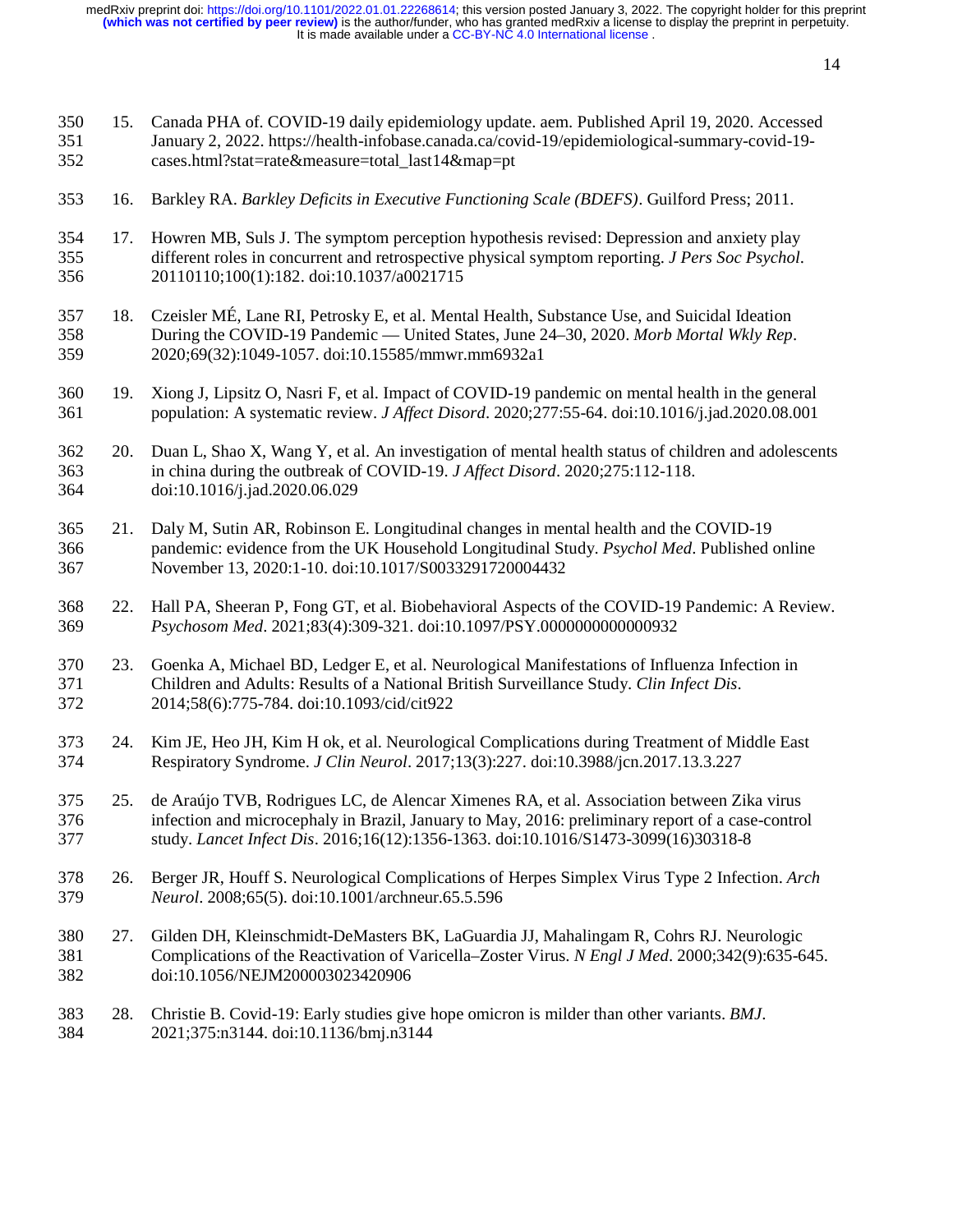- 385 29. Abdullah F, Myers J, Basu D, et al. Decreased severity of disease during the first global omicron 386 variant covid-19 outbreak in a large hospital in Tshwane, South Africa. *Int J Infect Dis*. Published 387 online December 2021:S120197122101256X. doi:10.1016/j.ijid.2021.12.357
- 388 30. Sheikh A, Kerr S, Woolhouse M, McMenamin J, Robertson C. Severity of Omicron variant of 389 concern and vaccine effectiveness against symptomatic disease: national cohort with nested test 390 negative design study in Scotland. 2021. https://www.research.ed.ac.uk/en/publications/severity-of-
- 391 omicron-variant-of-concern-and-vaccine-effectiveness-